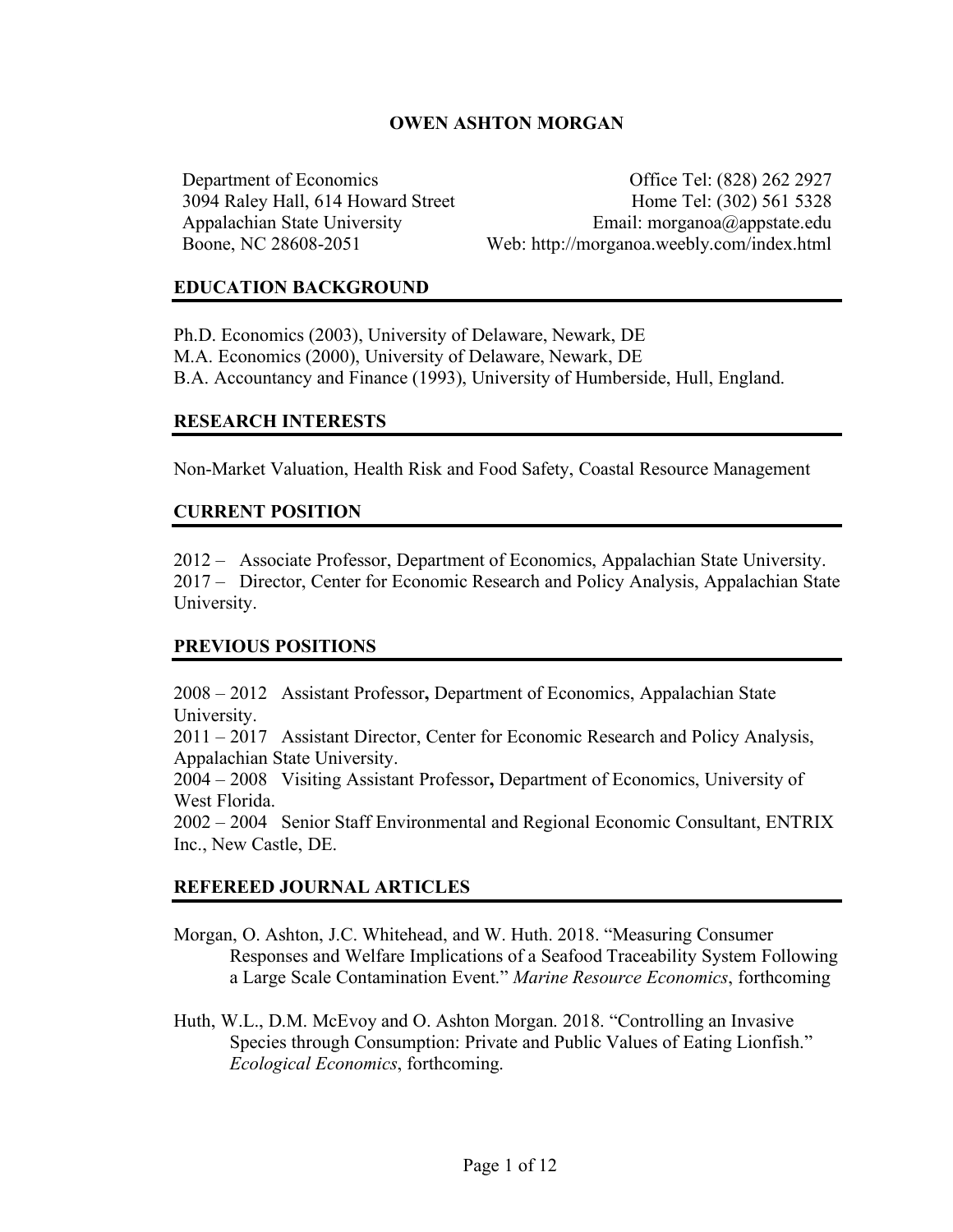- Morgan, O.A., W.L. Huth, and P. Hindsley. 2017. "Examining the Perceptions and Effects of Survey Consequentiality Across Population Subgroups." *Journal of Benefit Cost Analysis*, forthcoming.
- Whitehead, J.C., O. Ashton Morgan, and W. Huth. 2017. "Convergent Validity of Stated Preference Methods to Estimate Willingness-to-Pay For Seafood Traceability: The Case of Gulf of Mexico Oysters." *Economics Bulletin*, forthcoming.
- Morgan, O. Ashton, and J.C. Whitehead. 2017. "Willingness to Pay for Soccer Player Development in the United States". *Journal of Sports Economics*, forthcoming.
- Morgan, O. Ashton, J.C. Whitehead, W. Huth, G. Martin, and R. Sjolander. 2016. "Measuring the Impact of the BP Deepwater Horizon Oil Spill on Consumer Behavior." *Land Economics,* 92(1): 82-95.
- Morgan, O. Ashton, J.C. Whitehead, and W. Huth. 2015. "Accounting for Heterogeneity in Behavioral Responses to Health Risk Information Treatments." *Journal of Environmental Economics and Policy*, 5(3): 283-297.
- Huth, W.L., O. Ashton Morgan, and P. Hindsley. 2015. "Artificial Reef Attributes and The Relationship with Natural Reefs: Evidence From The Florida Keys." *Journal of Ocean and Coastal Economics*, 2(2): 1-21.
- Bruner, D., W. Huth, D. McEvoy, and O. Ashton Morgan. 2014. "Accounting for Tastes: Consumer Valuations for Food-Safety Technologies using Experimental Auctions." *Agricultural and Resource Economics Review*, 43(2): 300-318.
- Hindsley, P., Stuart E. Hamilton, and O. Ashton Morgan. 2013. "Gulf Views: Toward a Better Understanding of Viewshed Scope in Hedonic Property Models." *Journal of Real Estate Finance and Economics*. 47: 489-505.
- Morgan, O. Ashton, J.C. Whitehead, W. Huth, G. Martin, and R. Sjolander. 2013. "A Split-Sample Revealed and Stated Preference Model to Examine Homogenous Subgroup Consumer Behavior Responses to Information and Food Safety Technology Treatments." *Environmental and Resource Economics*, 54(4): 593- 611.
- Huth, William L., and O. Ashton Morgan. 2011. "Measuring the Willingness to Pay for Fresh Water Cave Diving." *Marine Resource Economics*, 26(2): 151-166.
- Morgan, O. Ashton, and Stuart E. Hamilton. 2011. "Disentangling Access and View Amenities in Access-Restricted Coastal Residential Communities." *Journal of Agricultural and Applied Economics*, 43(2): 1-10.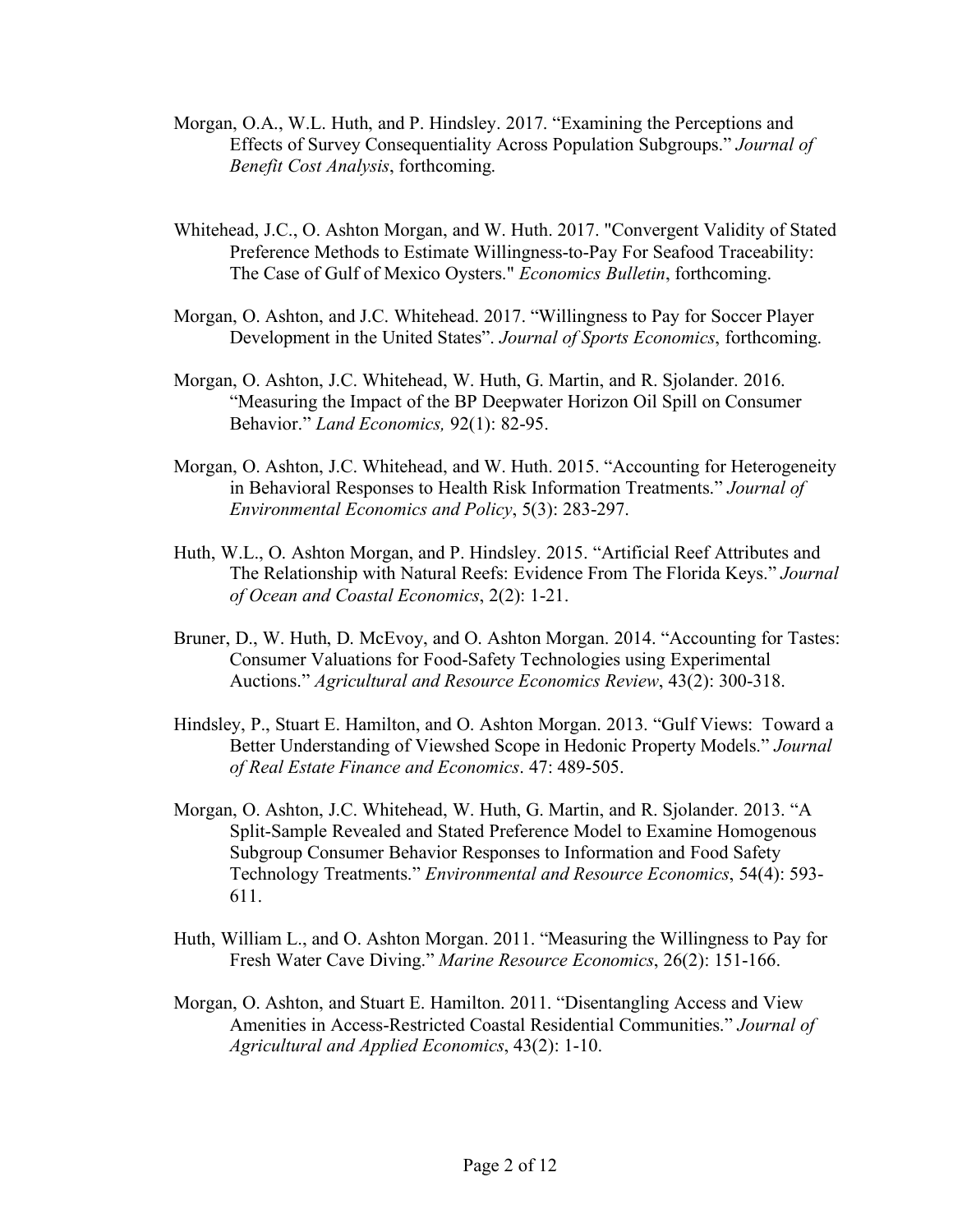- Morgan, O. Ashton, and William L. Huth. 2011. "Using Revealed and Stated Preference Data to Estimate the Scope and Access Benefits Associated with Cave Diving." *Resource and Energy Economics*, 33: 107-118.
- Morgan, O. Ashton, and S. Condliffe. 2011. "Spatial Heterogeneity in Environmental Regulation Enforcement and the Firm Location Decision among U.S. Counties." *The Review of Regional Studies*, 39(3): 239-250.
- Hamilton, Stuart E. and O. Ashton Morgan. 2010. "Integrating Lidar, GIS, and Hedonic Price Modeling to Measure Amenity Values in Urban Beach Residential Property Markets." *Computers, Environment and Urban Systems*, 34(2): 133-141.
- Morgan, O. Ashton, and Stuart E. Hamilton. 2010. "Estimating a Payment Vehicle for Financing Nourishment of Residential Beaches using a Spatial Autoregressive Hedonic Property Price Model." *Coastal Management*, 38(1): 65-75.
- Condliffe, S. and O. Ashton Morgan. 2009. "The Effects of Air Quality Regulation Enforcement and the Firm Location Decision among U.S. Counties." *Journal of Regulatory Economics*, 36(1): 83-93.
- Morgan, O. Ashton, Gregory S. Martin, and William L. Huth. 2009. "Oyster Demand Adjustments to Alternative Consumer Education and Post-Harvest Treatments in Response to *Vibrio vulnificus*." *Journal of Agricultural and Applied Economics*, 41(3): 683-696.
- Morgan, O. Ashton, D. Matthew Massey, and William L. Huth. 2009. "Diving Demand for Large Ship Artificial Reefs." *Marine Resource Economics,* 24(1): 43-59.
- Morgan, O. Ashton. 2008. "Loss Aversion and a Kinked Demand Curve: Evidence from Contingent Behavior Analysis of Seafood Consumers." *Applied Economics Letters*, Vol. 15(8): 625-628.
- Morgan, O. Ashton. 2007. "The Impact of Hurricane Ivan on Expected Flood Losses, Perceived Flood Risk, and Property Values." *Journal of Housing Research*, Vol. 16(1): 47-60.
- Parsons, George R., O. Ashton Morgan, John C. Whitehead, and Timothy C. Haab. 2006. "The Welfare Effects of Pfiesteria-Related Fish Kills in Seafood Markets: A Contingent Behavior Analysis." *Agricultural and Resource Economic Review*, October: 1-9.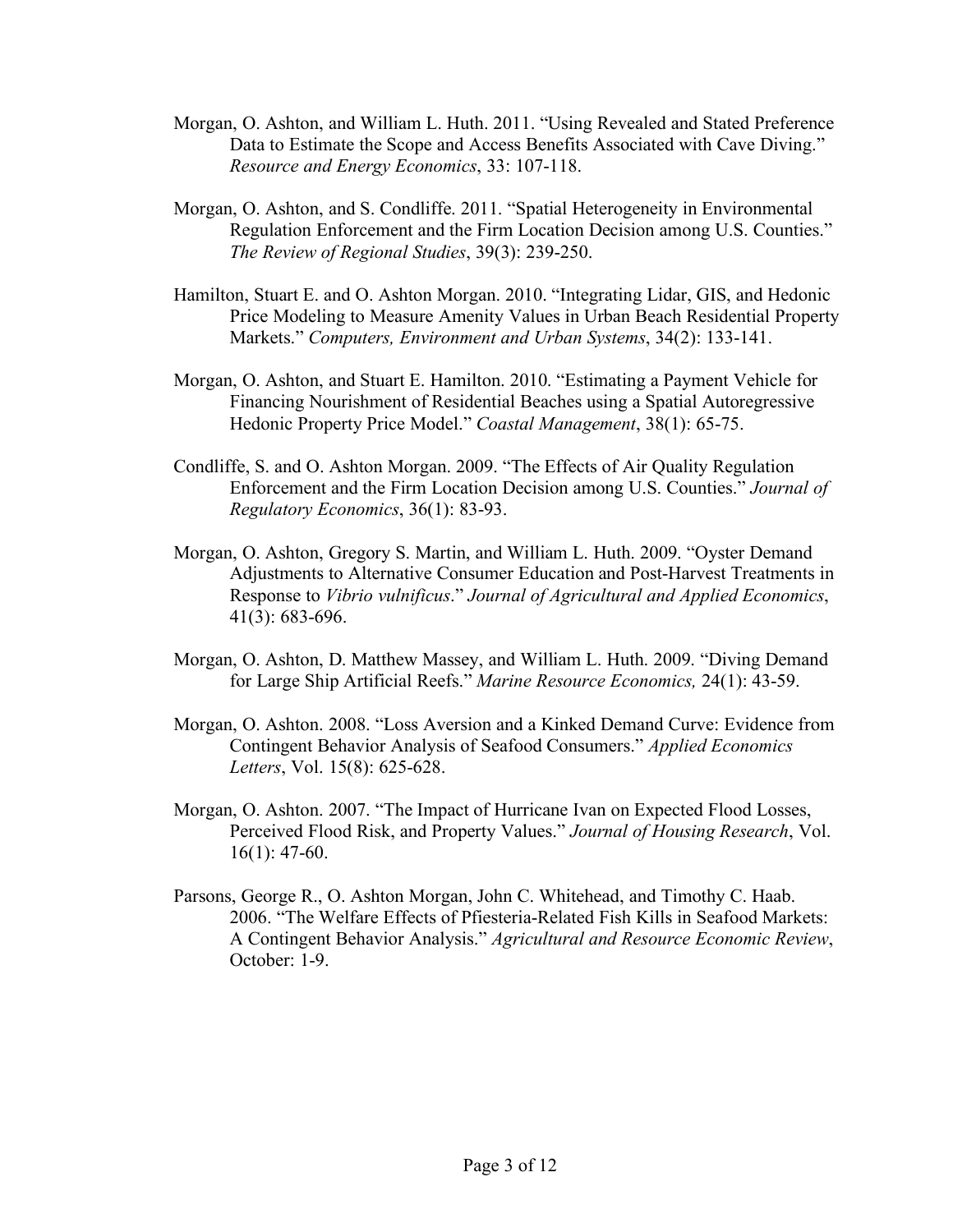## **BOOK CHAPTERS**

- Morgan, O. Ashton. 2014. "Food Safety," in *Environmental and Natural Resource Economics*: An Encyclopedia, edited by Timothy C. Haab and John C. Whitehead, Greenwood.
- Whitehead, J.C., O. Ashton Morgan, and W. Huth. 2013. "Benefit Transfers with the Contingent Valuation Method," in *Benefit Transfer of Environmental and Resource Values: A Handbook for Researchers and Practitioners*, edited by Robert Johnston, John Rolfe, Randy Rosenberger and Roy Brouwer, Springer.
- Morgan, O. Ashton, and William L. Huth. 2011. "Using Revealed and Stated Preference Data to Value Large Ship Artificial Reefs: The Key West Vandenberg Sinking," in *Preference Data for Environmental Valuation*, Tim Haab, Ju-Chin Huang, and John Whitehead Eds., Routledge Taylor and Francis Group.
- Morgan, O. Ashton, and S. Condliffe. 2007. "Measuring the Economic Impact of Convention Centers and Event Tourism: A Discussion of the Key Issues," in *Developing a Successful Infrastructure for Convention & Event Tourism*, Robert R. Nelson Ed., Haworth Hospitality Press.

## **RESEARCH PUBLICATIONS UNDER SUBMISSION**

"Willingness-to-Pay for Oyster Consumption Mortality Risk Reductions." Revisions requested at *Ecological Economics*, with John C. Whitehead, William L. Huth, Gregory S. Martin, and Richard Sjolander

"Incorporating Certainty and Attribute Non-Attendance in Choice Experiments: An Application to Valuation of Coastal Habitat." Submitted to *Marine Resource Economics*, with Paul L. Hindsley and Craig Landry.

### **WORKING PAPERS**

"Using a Discrete Choice Experiment to Measure the Value of Estuarine Resources." With Paul Hindsley, John C. Whitehead, and Craig Landry.

"Valuing the Attributes of Artificial Reefs and Sinking Locations." With Paul Hindsley and William L. Huth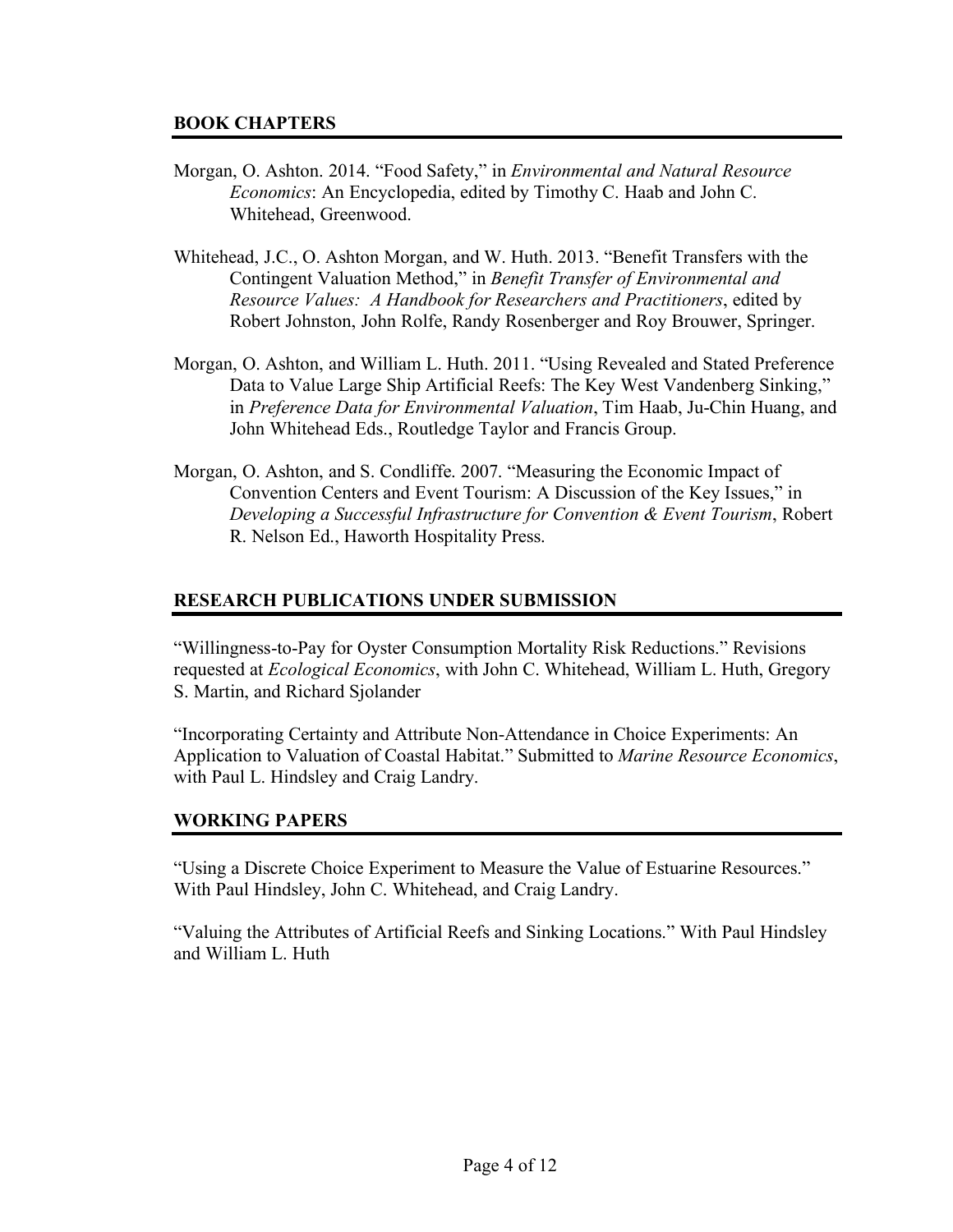#### **EXTERNAL GRANTS**

- 2016: "Measuring the Value of Sustainability at Appalachian State University." Principal Investigator, The Office of Sustainability, Appalachian State University, **\$22,000**.
- 2016: "The Economic Impact of Appalachian State's Athletics Department on the Regional Economy." Principal Investigator, Athletics Department, Appalachian State University, **\$12,000**.
- 2014: "The Economic Impact of the Watauga County Industrial Park." Principal Investigator, Watauga County Economic Development Committee, **\$5,000**
- 2014: "The Total Economic Impacts of the Mission Healthcare System on the Regional Economy." Principal Investigator, Mission Healthcare System, Ashville, NC, **\$19,750**.
- 2013: "Appalachian Energy Center North Carolina University Energy Center Program." Co-Principal Investigator, NC Department of Environment and Natural Resources, **\$506,930**.
- 2013: "The Total Economic Impacts of the Mission Healthcare System and Expansion Project on the Regional Economy." Principal Investigator, Mission Healthcare System, Ashville, NC, **\$20,500**.
- 2012 2013: "Phase II for Evaluating the Economic Benefits of the Sarasota Bay Estuary and its Adjacent Natural Resources." Co-Principal Investigator with Paul Hindsley, Sarasota Bay Estuary Program, **\$35,000**.
- 2011 2013: "Measuring Florida Artificial Reef Economic Benefits: A Synthesis Monitoring Objectives of the Project." Co-Principal Investigator with William Huth, Florida Fish and Wildlife Marine Fisheries Management Artificial Reef Program, **\$37,000**.
- 2011 2012: "Phase I for Evaluating the Economic Benefits of the Sarasota Bay Estuary and its Adjacent Natural Resources." Co-Principal Investigator with Paul Hindsley, Sarasota Bay Estuary Program, **\$27,000**.
- 2010 2011: "Assessment Study for Post-Harvest Processed (PHP) Oysters." Co-Principal Investigator with Steve Otwell, Victor Garrido, and William Huth, Interstate Shellfish and Sanitation Conference, **\$88,000**.
- 2010: "The Total Economic Impacts of the Mission Healthcare System on the Regional Economy." Co-Principal Investigator with Mike McKee and Todd Cherry, Mission Healthcare System, Ashville, NC, **\$39,000**.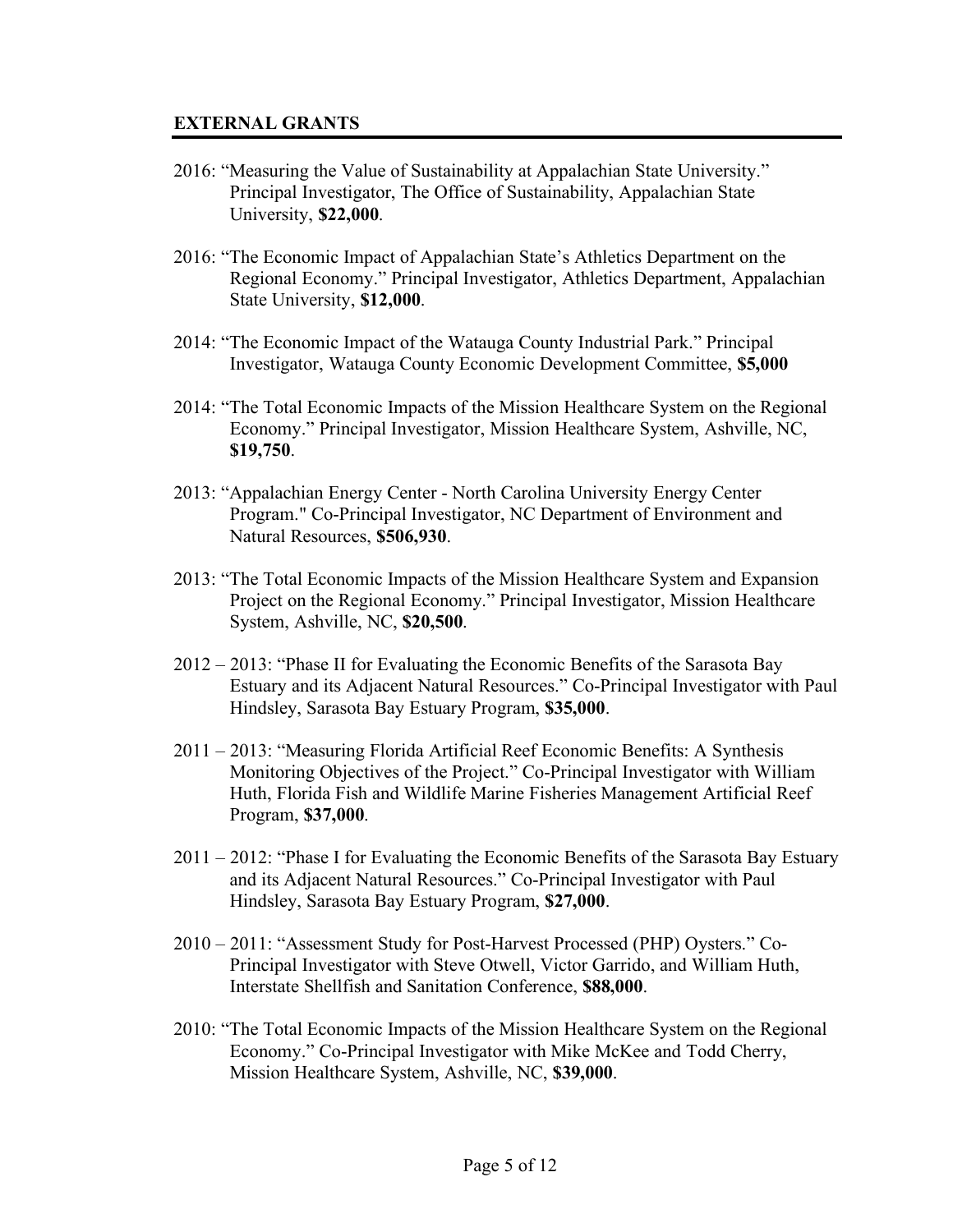- 2010 2011: "The Economic Impact of the North Carolina Wine Industry." Co-Principal Investigator with Mike Evans and Jim Stoddard, U.S. Small Business Administration, **\$100,000**.
- 2009 2010: "Promoting Strategic Coastal Retreat Policies." Co-Principal Investigator with John C. Whitehead and Andy Coburn, EFA Grant, **\$8,000**.
- 2009: "Economic Effects of State Research Funding through the UNC System." Co-Principal Investigator with Mike McKee and Todd Cherry, University of North Carolina General Administration, **\$79,627**.
- 2008 2010: "Oyster Demand Adjustments to Alternative Consumer Education and Post-Harvest Treatments in Response to Vibrio vulnificus" Principal Investigator, Gulf Oyster Industry Program, **\$250,000**.
- 2008: "Measuring the Value-added of Information Technology Career Academies on the Regional Economy," Principal Investigator, Okaloosa County School District, **\$50,000**.
- 2007: "Economic Impact of Diving the USS Oriskany on the Regional Economy," Principal Investigator, Pensacola Bay Area Chamber of Commerce, **\$25,000**.
- 2006 2008: "Oyster Demand Adjustments to Alternative Consumer Education and Post-Harvest Treatments in Response to Vibrio vulnificus – A Pilot Study," Principal Investigator, Florida Sea Grant College Program, **\$75,000**.
- 2004: "Economic Valuation of the Ecological Damages to Kuwait's Coastal and Marine Resources as a Result of the First Gulf War," Principal Investigator, The United Nations Compensation Committee, **\$22,000**.
- 2003 2004: "The Lost Human Use Impact of the Bouchard Oil Tanker Spill on the Coastline of Buzzard's Bay, Massachusetts," Principal Investigator, Bouchard Oil Company, **\$25,000**.

### **CONFERENCE PRESENTATIONS**

- "Measuring Consumer Responses and Welfare Implications of a Seafood Traceability System Following a Large Scale Contamination Event," The Southern Economic Association Annual Meeting, Washington, DC, November 2016.
- "Controlling an Invasive Species through Consumption: Private and Public Values of Eating Lionfish." The International Institute of Fisheries Economics and Trade, Aberdeen, Scotland, July 2016.
- "Controlling an Invasive Species through Consumption: Private and Public Values of Eating Lionfish." The European Association of Environmental and Resource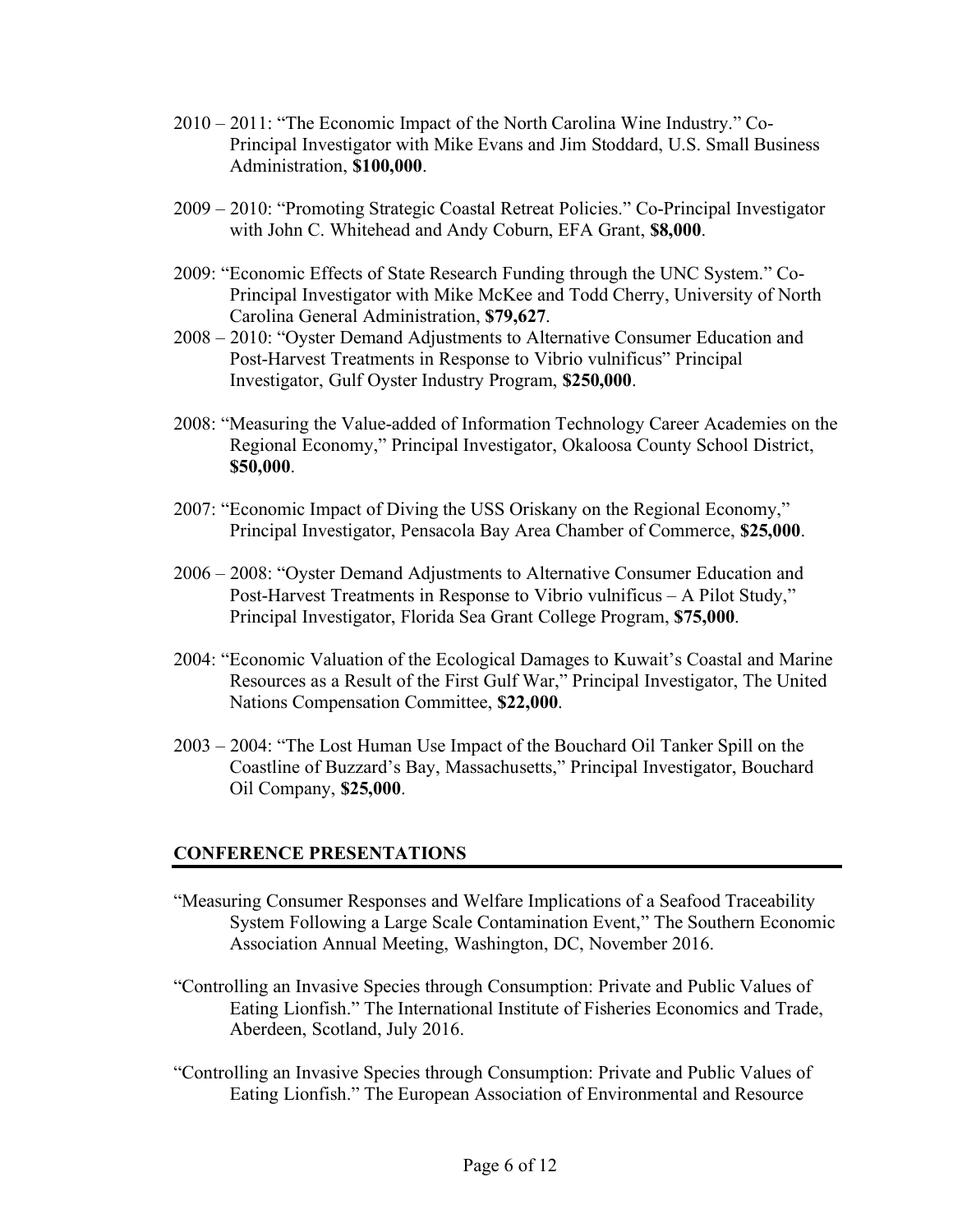Economists Annual Conference, Zurich, Switzerland, June 2016.

- "Measuring Divers' Willingness-to-Pay for Large Ship Artificial Reef Attributes," The Southern Economic Association Annual Meeting, Tampa, November 2013.
- "Using RP/SP Data to Measure the Effects of the BP *Deepwater* Horizon Oil Spill on Oyster Consumer Behavior," The European Association of Environmental and Resource Economists Annual Conference, Toulouse, France, June 2013.
- "Accounting for Tastes: A Valuation in Risk Reduction in Raw Seafood Consumption," The Southern Economic Association Annual Meeting, New Orleans, November 2012.
- "Using RP/SP Data to Measure the Effects of the BP *Deepwater* Horizon Oil Spill on Oyster Consumer Behavior," The Association of Environmental and Resource Economists Annual Conference, Asheville, NC, June 2012.
- "Accounting for Tastes: A Valuation in Risk Reduction in Raw Seafood Consumption," Economics Seminar, Newcastle University, UK, May 2012.
- "Using RP/SP Data to Measure the Effects of the BP *Deepwater* Horizon Oil Spill on Oyster Consumer Behavior," The Southern Economic Association Annual Meeting, Washington DC, November 2011.
- "Accounting for Tastes: A Valuation in Risk Reduction in Raw Seafood Consumption," The American Agricultural Economics Association and the North Eastern Agricultural and Resource Economics Association Joint Annual Meeting, Pittsburgh, PA, July 2011.
- "Measuring Homogeneous Subgroup Responses to Information Treatments A Latent Class Analysis Approach," The Southern Economic Association Annual Meeting, Atlanta, GA, November 2010.
- "Oyster Demand Adjustments to Counter-Information and Source Treatments in Response to Vibrio vulnificus," Louisiana State University Center for Natural Resource Economics and Policy, 3rd National Forum on Socioeconomic Research in Coastal Systems: New Orleans, LA, May 2010.
- "Economic Aspects Associated with Large Ship Artificial Reefs," Louisiana State University Center for Natural Resource Economics and Policy, 3rd National Forum on Socioeconomic Research in Coastal Systems: New Orleans, LA, May 2010.
- "Valuing Beach Access in Access-restricted Coastal Property Markets," The Southern Economic Association Annual Meeting, San Antonio, TX, November 2009.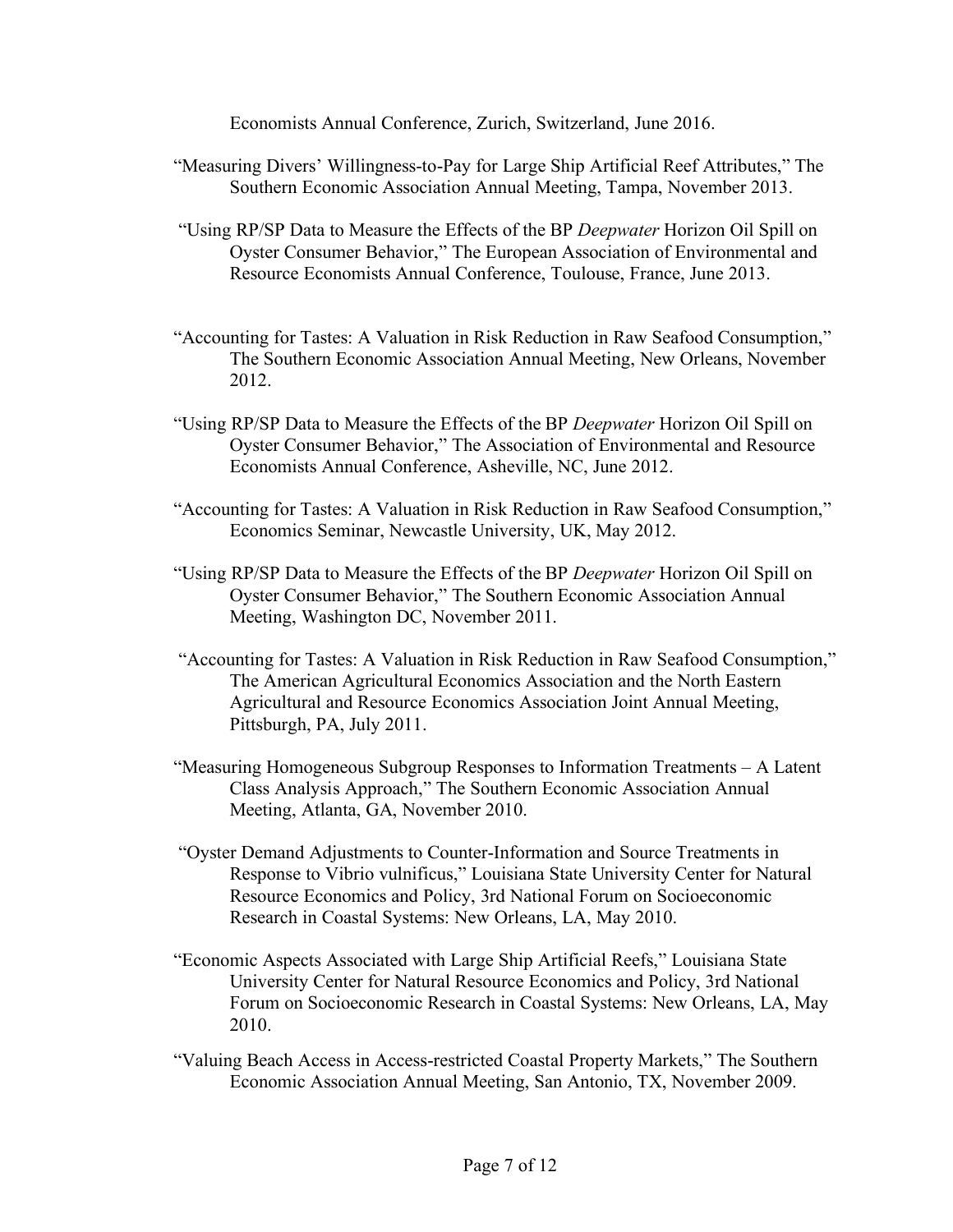- "Oyster Demand Adjustments to Alternative Consumer Education and Post Harvest Treatments in Response to Vibrio vulnificus," The Interstate Shellfish and Sanitation Conference *Vibrio* Education Subcommittee Meeting, Manchester, NH, April, 2009.
- "Demand for Diving Large-ship Artificial Reefs," The Southern Economic Association Annual Meeting, New Orleans, LA, November, 2007.
- "Effects of County Non-Attainment Levels on "Dirty" Manufacturing Plants' Location Decisions," Northwest Florida Regional Environmental Symposium, Pensacola, FL, October, 2007.
- "Measuring the Demand for Diving Large Ship Artificial Reefs," The Northeastern Agricultural and Resource Economic Association Conference, Rehoboth Beach, DE, June, 2007.
- "Oyster Demand Adjustments to Alternative Consumer Education and Post-Harvest Treatments in Response to Vibrio vulnificus," Challenges of Natural Resource and Economic Policy: Second National Forum on Socioeconomic Research in Coastal Systems, New Orleans, LA, May, 2007.
- "Measuring the Demand for Diving Large Ship Artificial Reefs," Challenges of Natural Resource and Economic Policy: Second National Forum on Socioeconomic Research in Coastal Systems, New Orleans, LA, May, 2007.

### **PROFESSIONAL PUBLICATIONS**

- "Measuring the Economic Impact of Appalachian State's Athletics Department on the Regional Economy." Center for Economic Research and Policy Analysis, Appalachian State University, 2017.
- "Mission Health System Operation and Expansion: Local and Regional Economic Impacts, FY 2015." Center for Economic Research and Policy Analysis, Appalachian State University, 2015.
- "Measuring Florida Artificial Reef Economic Benefits: A Synthesis." University of West Florida and Appalachian State University, 2014.
- "Mission Health System Operation and Expansion: Local and Regional Economic Impacts, FY 2012." Center for Economic Research and Policy Analysis, Appalachian State University, 2013.

"The Sarasota Bay Economic Valuation Project: Phase 2." Eckert College, 2013.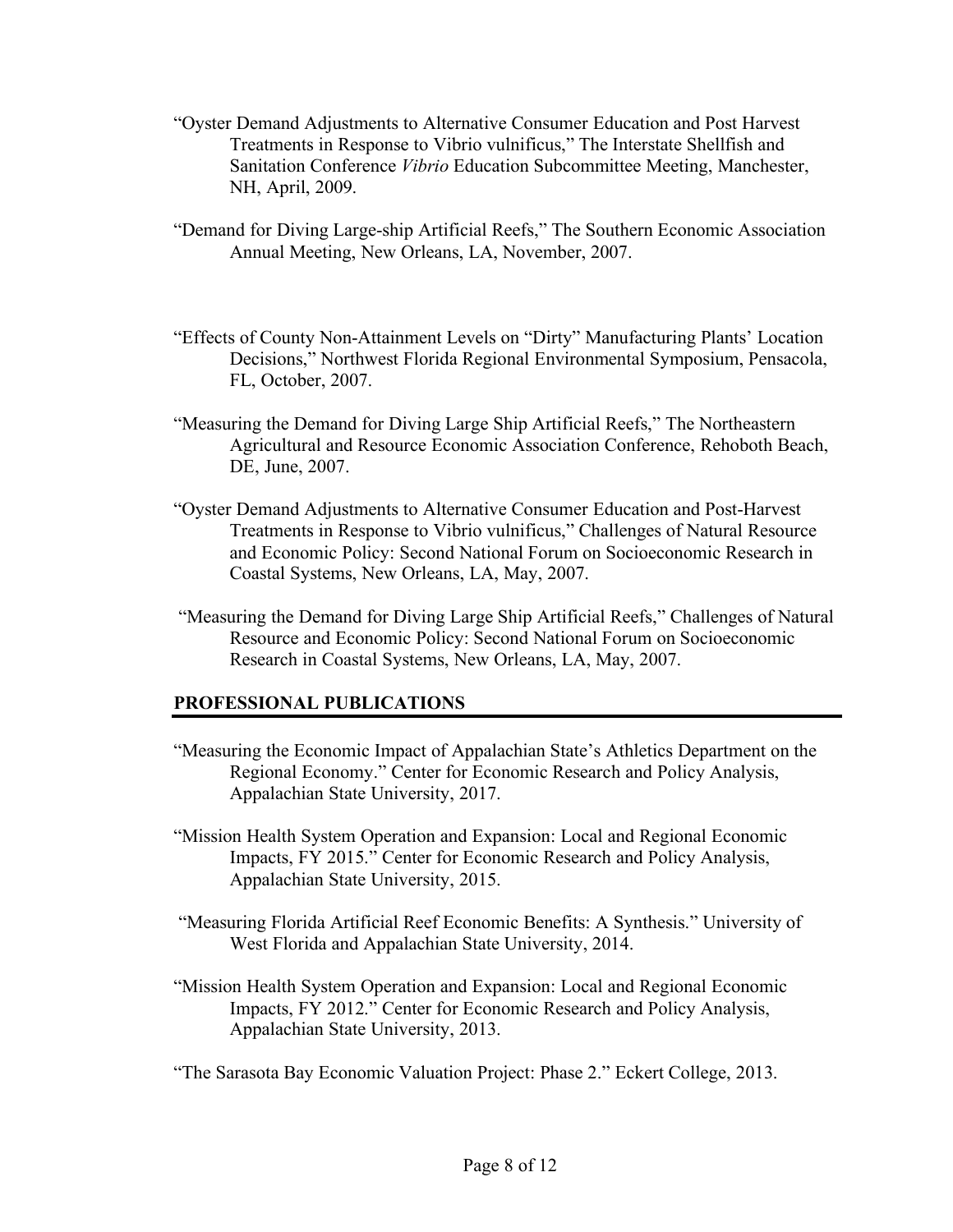- "Appalachian State University Economic and Tax Revenue Impacts FY 2010-2011." Center for Economic Research and Policy Analysis, Appalachian State University, 2012.
- "The Total Economic Impacts of the Mission Healthcare System on the Regional Economy." Center for Economic Research and Policy Analysis, Appalachian State University, 2013.

"The Sarasota Bay Economic Valuation Project: Phase I." Eckert College, 2012.

- "Measuring a Residential and Public Payment Vehicle for a Pensacola and Perdido Key Nourishment Management Strategy." The University of West Florida, Haas Center for Business research and Economic Development, 2010.
- "The Total Economic Impacts of the Mission Healthcare System on the Regional Economy." Center for Economic Research and Policy Analysis, Appalachian State University, 2010.
- "The Annual Economic Impact of the UNC System Graduate Education and Research Activities on the North Carolina State Economy." Center for Economic Research and Policy Analysis, Appalachian State University, 2010.
- "Economic Impact of Diving the USS Oriskany on the Local Economy." *Northwest Florida Economy*, Spring, 2008.
- "The Economic Impact of Tourism on the Escambia County Economy," *Northwest Florida Economy*, Summer, 2007.
- "Needs Assessment of Career-Technical Education in Florida," *Northwest Florida Economy*, Summer, 2007.
- "Measuring the Value-added of the Career Education Institutes in Northwest Florida," *Northwest Florida Economy*, Winter, 2007.
- "The Economic Impact of Hurricane Ivan: Residential Damage Simulation Model," *Northwest Florida Economy*, Winter, 2005.
- "Economic Contribution of Choctawhatchee Bay on the Regional Economy," *Northwest Florida Economy*, Fall, 2005.

# **TEACHING EXPERIENCE**

**Courses at the Appalachian State University** (2008 to present): Principles in Economics – Price Theory (ECO2030)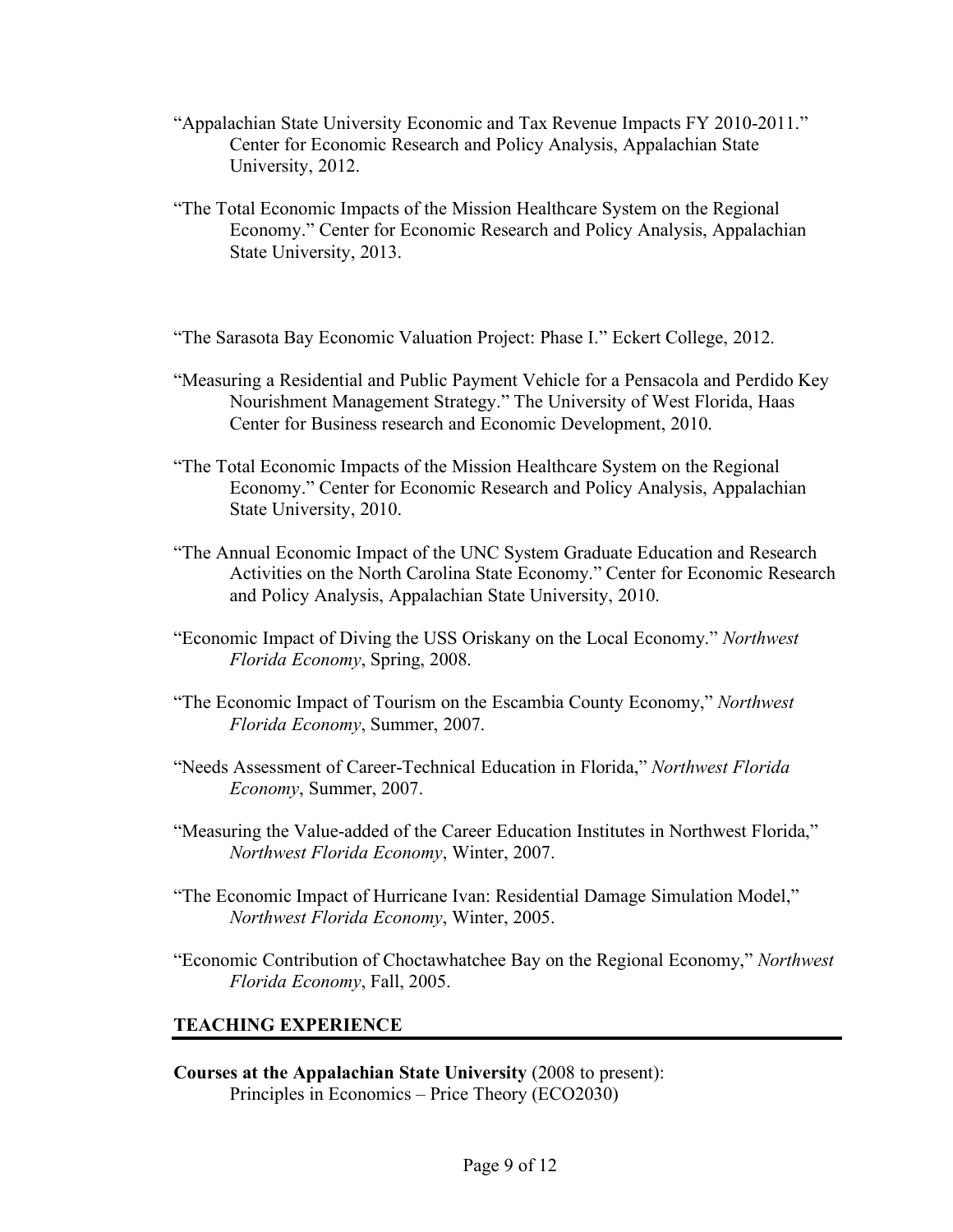Principles in Macroeconomics (ECO2040) Environmental and Natural Resource Economics (ECO2620) Macroeconomic Analysis (ECO3020) Urban and Regional Economics (ECO3800) Benefit-Cost Analysis (ECO4660/5660)

#### **Courses at the University of West Florida** (2004 to 2008):

Principles in Microeconomics (ECO2023) Principles in Macroeconomics (ECO2013) Environmental and Natural Resource Economics (ECP4302) Urban and Regional Economics (ECP4613) Intermediate Macroeconomics (ECO3202)

#### **Courses at the University of Delaware** (1998 to 2004):

Principles in Microeconomics (ECON151) Principles in Macroeconomics (ECON152) Environmental Economics (ECON343) International Economics and Trade (ECON340) Banking and Monetary Policy (ECON302) Managerial Economics (ECON670)

# **SERVICE – APPALACHIAN STATE UNIVERSITY**

#### **Department of Economics**

Brashear Prize Committee (2008 – 2009; 2009 – 2010 (Chair); 2010 – 2011; 2014 – 2015; 2015 – 2016 (Chair); 2016 – 2017) Department Personnel Committee (2008 – 2009 (alternate); 2009 – 2010; 2010 – 2011; 2017 – 2018 (alternate)) Department Promotion and Tenure Committee (2011 – 2012; 2012 – 2013; 2014 – 2015; 2015 – 2016 (Chair); 2016 – 2017) Department Faculty Search Committee (2009 – 2010; 2010 – 2011; 2012 – 2013; 2016 – 2017 (Chair)) Department Visiting Faculty Search Committee (2015 – 2016 (Chair); 2016 – 2017) Department Post-Tenure Review Committee (2012 – 2013; 2013 – 2014 (Chair); 2014 – 2015) Department Chairperson Search Committee (2016 – 2017)

### **College of Business**

Honor's Advisory Committee (2008 – 2009; 2009 – 2010; 2010 – 2011; 2011 – 2012) International Programs Committee (2013 - 2014) International Business Faculty Search Committee (2009 – 2010) Walker College of Business Research Award Committee (2016 – 2017 (Chair); 2017 – 2018) Strategic Operating Committee (2017 – 2018) Strategic Planning Committee (2017 – 2018)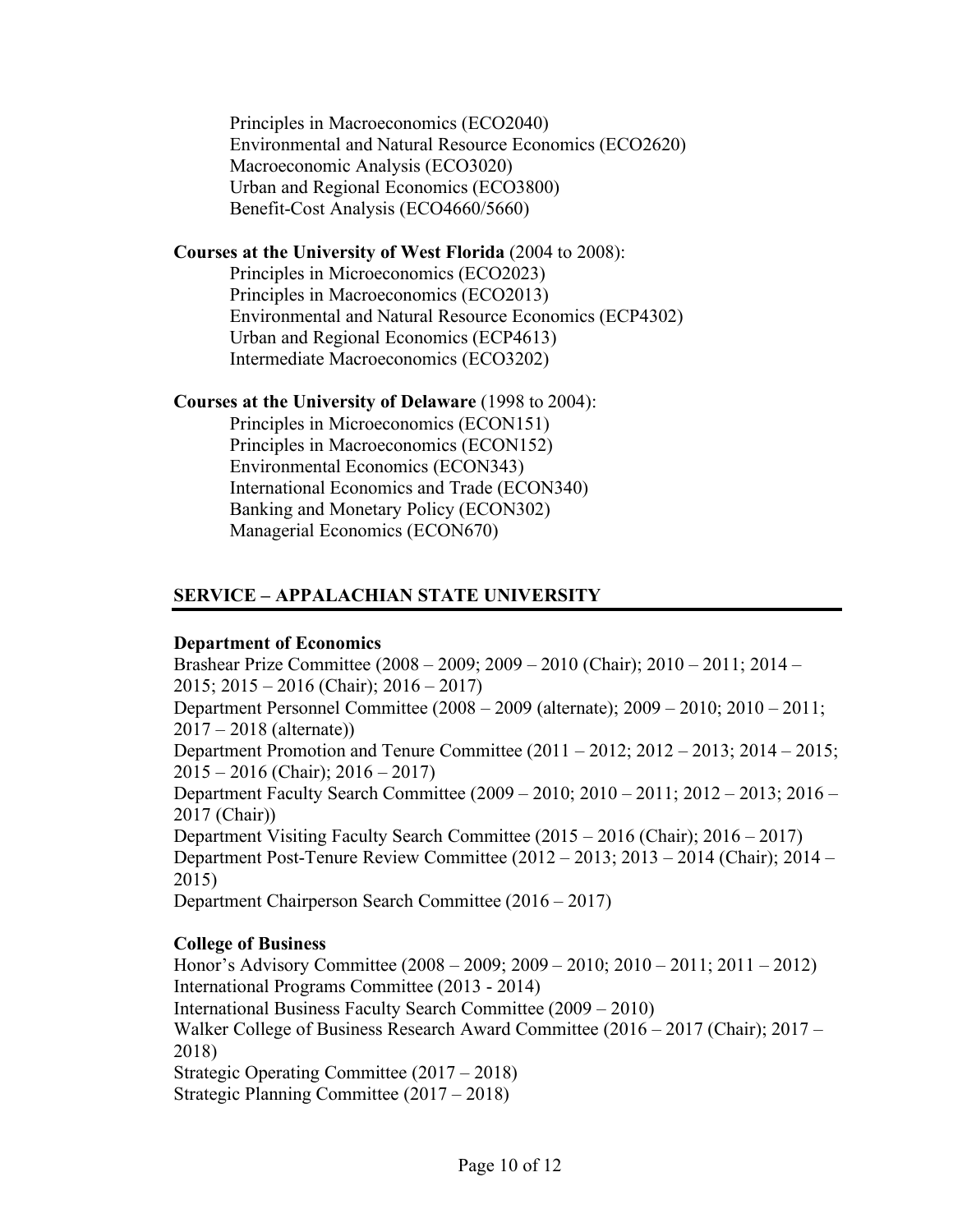# **PROFESSIONAL SERVICE, AFFILIATIONS**

## **Committees**

Northeastern Agricultural and Resource Economics Association (NAREA) Master's Thesis Award Committee (2011-2012; 2012 – 2013 (Chair))

NAREA Award for Outstanding Public Service Through Economics Committee (2011 – 2013)

## **Reviewer - Journal**

Economic Inquiry Journal of Environmental Economics and Management Land Economics Environmental and Resource Economics Resource and Energy Economics (3) Ecological Economics Journal of Environmental Management (4) Marine Resource Economics (2) Agricultural and Resource Economics Review Food Policy (2) Contemporary Economic Policy Journal of Applied Agricultural Economics (2) Journal of Environmental Planning and Management Environmental Management Coastal Management Journal Journal of Natural Resources Policy Research Urban Studies Public Works Management and Policy Journal of Agricultural Economics European Review of Agricultural Economics Transactions in GIS

### **Reviewer - Funding**

National Science Foundation National Oceanic and Atmospheric Administration PCM HAB Program Mississippi-Alabama Sea Grant Florida Fish and Wildlife Conservation Committee Rhode Island Sea Grant Ohio Sea Grant

### **Professional Media Appearances**

2017 - Wake-Up Watauga, presentation on Economic Impact of AppState Athletics Deptartment 2008 - WEAR (ABC Affiliate for Pensacola), interview regarding the state of the national economy.